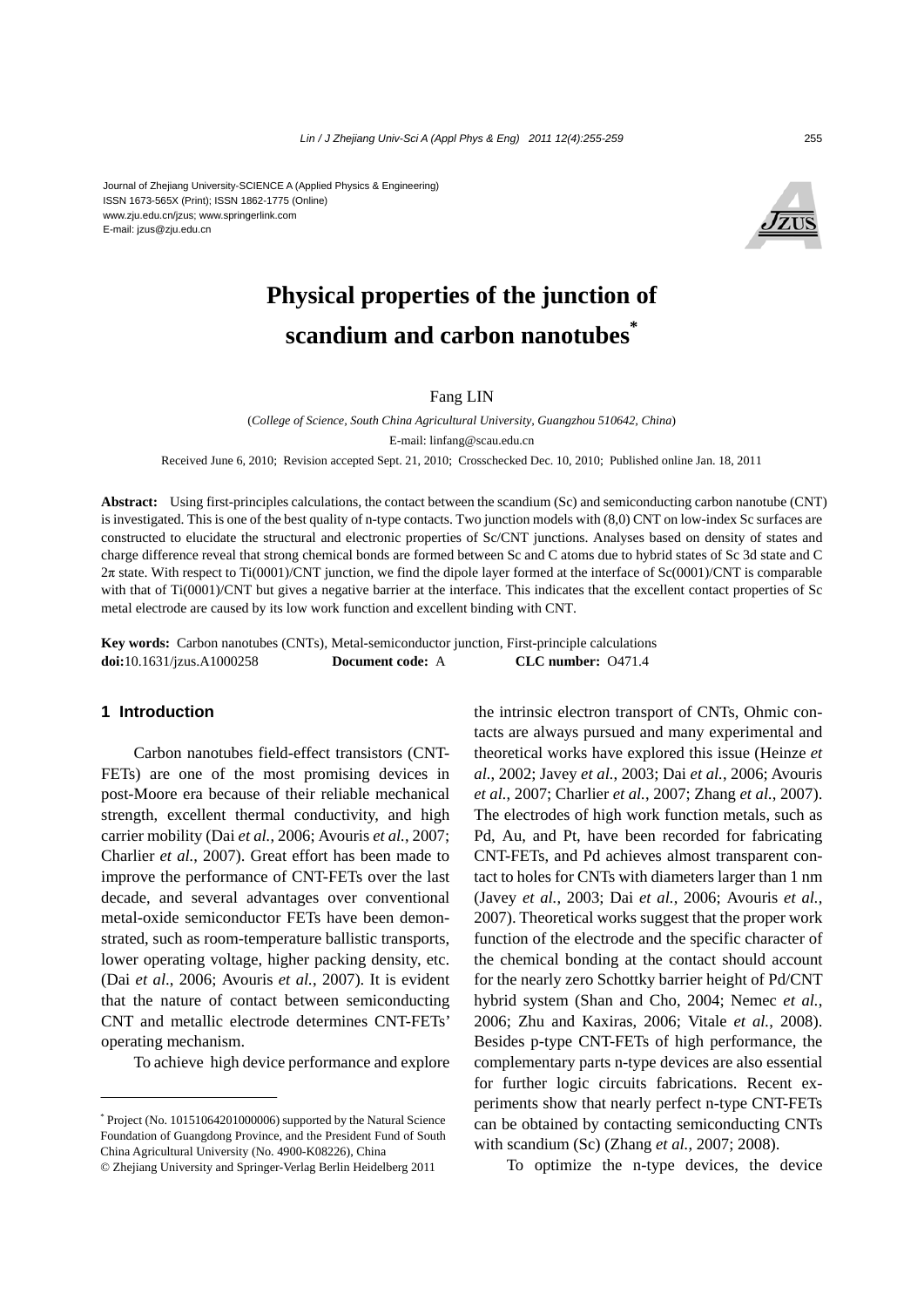characteristics require a better understanding of metal/CNT junction. Although there are some studies on the binding properties between Sc clusters and nanocarbons (Krasnov *et al.*, 2007; Kuzubov *et al.*, 2009), the stability and properties of Sc/CNT interface have rarely been addressed before. In this study, we perform a series of simulations on Sc/CNT contact in the atomic scale to explore its structural stability and electronic properties.

## **2 Calculations and results**

## **2.1 Model and its structure**

A semiconducting (8,0) CNT adsorbed on Sc surface is employed as a structural model of the contact between semiconducting nanotubes and metallic electrodes. This contact model corresponds to a side-contact situation (though end-contact geometry is also possible in realistic fabrications, we do not extend our study to this situation due to the complicated Fermi-level pinning effect at the interface). This contact model is one of the most probable geometries for metal/CNT contact since devices are fabricated by placing the nanotubes on the top of predefined metallic electrodes or by depositing metallic electrodes onto CNTs laid on the substrate. Meanwhile, such a structural model has been successfully used to study other metals/CNT contacts (Shan and Cho, 2004; Okada and Oshiyama, 2005). Therefore, the periodic boundary condition is used in the simulation setup and we carefully set up the contact model as follows. The periodic lengths of Sc surfaces along [1000] and [0100] directions are both 0.332 nm (0.331 nm for experimental data) in our *ab initio* calculations, compared with 0.426 nm for the periodic axis of a zigzag CNT. Thus, we can construct supercells with 4 periods along [1000] or [0100] for surface slabs to contact with 3 periods of nanotube. To make this commensurate with the nanotube axis, we compress Sc surface slabs along [1000] or [0100] by 3.6%. Our calculations find that the introduced strain, moving up the Fermi level of Sc surface about 0.01 eV, has been made commensurate between nanotube axis and surface slabs so that it should not prevent us reaching our final conclusion.

For Sc surfaces, we consider two of the most stable low-index surfaces (0001) and (1000) with at least four atomic layers to elucidate the properties of Sc/CNT junction. As shown in Figs. 1a and 1b, at least 1.00 nm vacuum region is set up to minimize the images' interaction and each nanotube is separated by more than 0.80 nm in the lateral direction to simulate an individual Sc/CNT junction. We place CNT on the metal surfaces with the axis along [1000] and [0100] directions, respectively. To achieve a commensurate lattice between nanotube axis and Sc surface slabs with smallest strains, we adopt  $1\times1\times3$  supercells of (8,0) nanotube (totally 96 C atoms) to match two metal slabs with 96 Sc atoms both in the supercells. A model with about 200 atoms (about 800 electrons) already demands a great deal of computing resource. We should stress that many degrees of freedom can be chosen for determining correct initial configurations of geometric optimizations as shown in Fig. 1a, and it should be a reference for potential alignment for additional different calculations.



**Fig. 1 Atomic structures of Sc/CNT junctions after relaxation** 

(a) Side view of  $(8,0)$  CNT on Sc $(0001)$  surface; (b) Side view of (8,0) CNT on Sc(1000) surface; (c) Total energy of Sc/CNT junctions as a function of the spacing (denoted as *d*) between Sc surface and CNT wall as shown in (a) and (b). Arrows indicate the C atom as a reference for the potential lineup

All calculations reported here are performed using vienna *ab initio* simulation package (VASP) (Kresse and Furthmuller, 1996) based on the density functional theory with the generalized gradient approximation (Perdew and Wang, 1992). Ultrasoft pseudopotentials are employed to describe the core-valence interactions (Vanderbilt, 1990), and 1×1×6 Monkhorst-Pack grids (Monkhorst and Pack,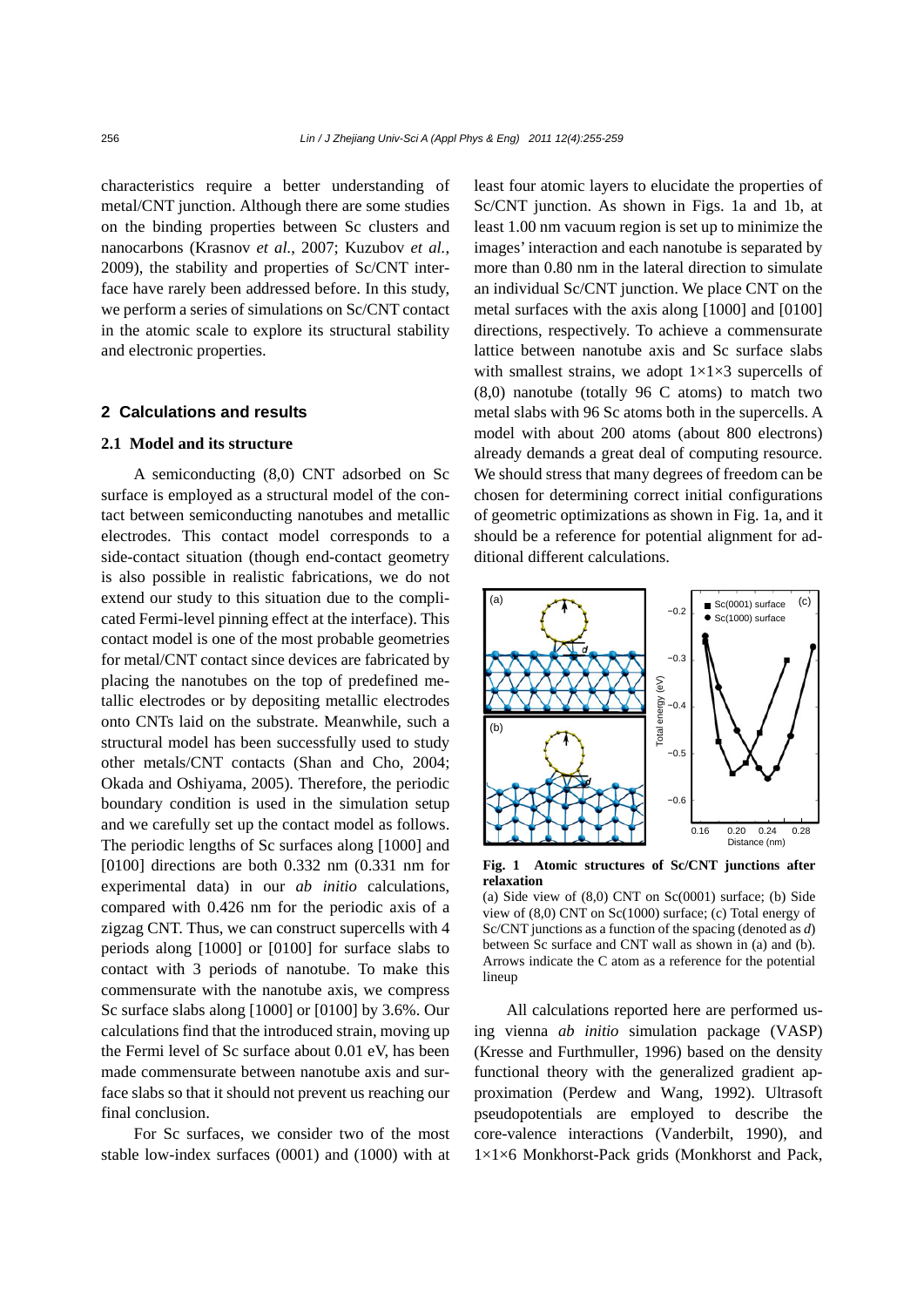1976) are used to sample the Brillouin zone for both two junctions within the periodic condition. The valence wavefunctions are expanded in terms of a plane-wave basis set with an energy-cutoff of 300.0 eV and the charge density cutoff is 1200.0 eV. We carry out geometrical optimization on Sc/CNT junctions following previous studies (Shan and Cho, 2004; Okada and Oshiyama, 2005). We first test various possible configurations of Sc/CNT junctions considering the Sc/CNT distance, helical angle of CNT, and relative Sc/CNT translation, and then choose the most energy favorable one to relax the entire junction with the bottom metal layers fixed. The optimized geometries are achieved when the forces on all unconstrained atoms are smaller than 0.4 eV/nm.

Fig. 1c shows binding energies of (8,0) nanotube on Sc(0001) and Sc(1000) surfaces as a function of the distance between a wall of nanotube and the top surface atoms, respectively. We find that the optimum spacings for Sc(0001) and Sc(1000) surfaces are 0.192 and 0.230 nm, respectively. An obvious distortion of CNT is exhibited on Sc(1000) surface after structural relaxation (Fig. 1b). Chemical bonds between Sc atom and C atom with the shortest Sc-C distance for Sc(0001) and Sc(1000) surfaces are 0.229 and 0.233 nm, respectively. These values are consistent with a previous study on a single Sc atom adsorbed on CNTs (Krasnov *et al.*, 2007). The binding energies calculated for these two surfaces are 5.6 and 5.8 eV/nm, respectively. The binding energies are comparable with that of Pd surfaces (Shan and Cho, 2004). A small difference of binding energies between two surfaces also suggests that Sc metal wet CNT wall easily, which agrees with the experiment that Sc atoms have uniform coatings on CNT (Zhang *et al.*, 2007).

# **2.2 Electronic structures and analysis for the Schottky barrier**

We then examine the electronic structures of Sc/CNT junctions. Fig. 2 shows the density of states (DOSs) for both two contacts, together with DOS for an isolated CNT, respectively. We align the energy levels of different calculations with the average potential at the atomic core of a carbon atom, denoted by the arrow in Fig. 1. With respect to  $Sc(0001)/CNT$ contact, we find that the Fermi level is located by 0.23 eV above the conduction bands minimum (CBM) of (8,0) nanotube and across the unoccupied  $2\pi$  bands.

While for Sc(1000)/CNT, the Fermi level is only at 0.10 eV above CBM. Thus, charges will transfer from Sc surfaces to nanotube. DOS of the isolated CNT indicates that the distortion evidently affects its electronic structure after binding with Sc surface. The bandgap of CNT(8,0) is narrowed by approximately  $0.10$  eV for Sc $(0.001)/$ CNT, and a value of  $0.20$  eV is found for that of Sc(1000)/CNT. While for two Sc/CNT junctions, the local DOS of carbon atoms displayed in Figs. 2b and 2c clearly show that the bandgap region of the isolated nanotube is populated by states hybridization between Sc 3d states and C  $2\pi$ states as shown in Figs. 2c and 2f, respectively.

We then display the difference between the charge density of Sc/CNT junction and the sum of charge densities of the isolated nanotube and the tube-free Sc surface (Δ*ρ*=*ρ*<sub>Sc/CNT</sub>−*ρ*<sub>Sc</sub>−*ρ*<sub>CNT</sub>) in Figs. 3a and 3b. Evidently, both depleted and accumulated charges are distributed around the interface region. The accumulated electrons are pronounced around Sc-C bonds while the depleted charges are mostly located at the Sc atoms closest to the interface. It is clear that electrons are transferred mainly from 3d state of Sc surface to  $2\pi$  state of nanotube (Shan and Cho, 2004).

The Schottky barrier between metal and semiconducting nanotube interface can be determined through the potential profile lineup (Shan and Cho, 2004). The limitation of current density functional theory (DFT) framework prevents us obtaining accurate bandgaps of semiconductors, therefore, we cannot give the exact value for n-type Schottky barrier at Sc/CNT interface. To make sense, since Ti is another popular metallic electrode in realistic fabrications for n-type devices and gives a relatively large contact resistance with respect to that of Sc electrodes (Chen *et al.*, 2005; Zhang *et al.*, 2007), we compare Sc/CNT junctions with Ti/CNT junction in the same calculation framework (Ti(0001) can match well with  $1\times1\times2$  supercell of (8,0) CNT along [1000]). Thus, we construct Ti(0001)/CNT junction following that of Sc/CNT with four Ti atom layers. The optimizing procedure is the same as that for Sc/CNT junctions.

The n-type Schottky barrier Δ*E*n can be expressed as the difference between CBM of semiconductor  $E_c$  and the Fermi level of junction  $E_F$  (Shan and Cho, 2004; Sze and Ng, 2007):

$$
\Delta E_n = E_c - E_F = \{E_c - \langle V \rangle_{\text{CNT}}\} - \{E_F - \langle V \rangle_{\text{CNT}}\}.
$$
 (1)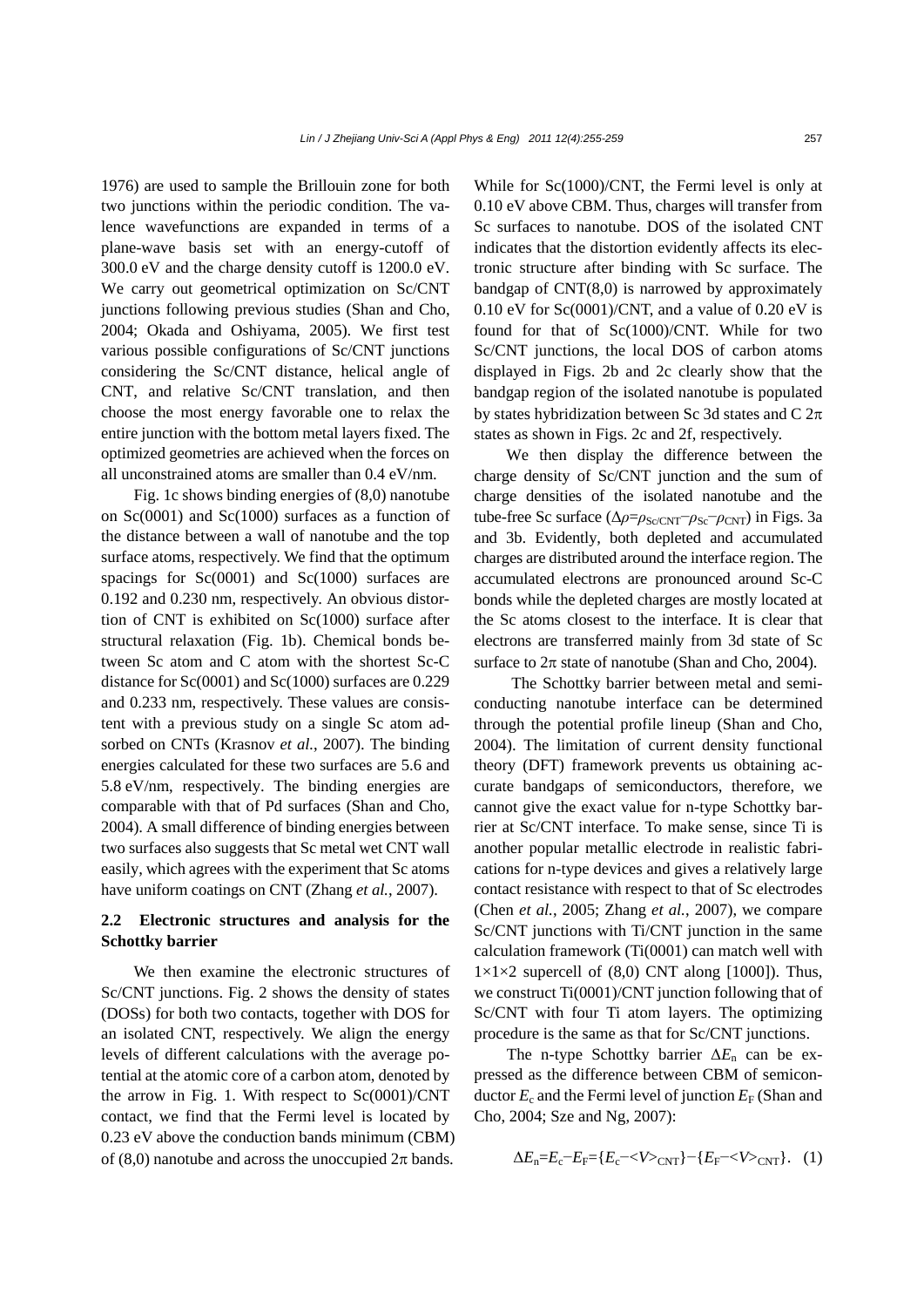

**Fig. 2 Density of state (DOS) of CNT-Sc contact** 

(a) and (d) DOS of an isolated (8,0) CNT with the atomic structure of that adsorbed at Sc(0001) and Sc(1000) surfaces, respectively; (b) and (e) Local DOS of C atoms in Sc(0001)/CNT and Sc(1000)/CNT junctions, respectively; (c) and (f) Total DOS and Sc 3d states of Sc(0001)/CNT and Sc(1000)/CNT junctions, respectively. The dashed lines denote the Fermi level of systems. A width of 0.03 eV is used for the Gaussian broadening, and all levels are aligned with the average core potential of the C atom indicated by arrows in Figs. 1a and 1b



**Fig. 3 Isovalue plots of charge difference Δ***ρ* **for three junctions** 

(a)  $Sc(0001)/CNT$  junction; (b)  $Sc(1000)/CNT$  junction; (c) Ti(0001)/CNT junction. An isovalue of 50 e/nm<sup>3</sup> is used for all plots, and the accumulated charge density is plotted in magenta and the depleted charge density in blue

We should make an alignment for  $E_c$  and  $E_F$  by two separate calculations for nanotube and metal/CNT junctions (Shan and Cho, 2004). Here we choose alignment with the average potential <*V*> at atomic core of a carbon atom further away from the interface as shown in Figs. 1a and 1b. Therefore, we find negative barriers for Sc(0001)/CNT and Sc(1000)/CNT junctions with −0.18 and −0.08 eV, respectively. These negative values suggest that electrons should be injected freely into the nanotube's conduction bands.

Then we perform the same calculation on Ti(0001)/CNT junction and find a 0.06 eV barrier existing at the interface. These results suggest that Sc should be superior to Ti for electrons injecting as contact metals, which is also consistent with experimental measurements (Zhang *et al.*, 2007). Further calculation on charge difference of Ti(0001)/CNT junction shown in Fig. 3c clearly indicates strong interactions between Ti and C atoms. The redistributed charge has almost the same characteristics as that of Sc(0001)/CNT junction as shown in Fig. 3a. These same bonding characteristics are due to the partially filled 3d states of Ti and Sc metals which dominate around the Fermi level. The redistributed charge around the interface counteracts with the dipole moment at the interface,  $\Delta \mu = -e \int_{\text{cell}} \Delta \rho(r) z dr$ , where *e* is the electron charge, *z* denotes the distance between charges and *r* is the spatial coordinate. The change is intuitive to understand barrier height at the interface (Shan and Cho, 2004; Okada and Oshiyama, 2005). We find that Sc(0001)/CNT and Ti(0001)/CNT junctions give comparable dipole moments with 0.023 and 0.019 e⋅nm per cell perpendicular to the interface, respectively. Since the n-type Schottky barrier height at interface is mainly determined by the work function of metal electrode, affinity of nanotube, and strength of dipole layer at the interface (Shan and Cho, 2004; Sze and Ng, 2007), the relatively low work function of Sc metal should account for the negative barrier at the interface when comparing with Ti metal. Our *ab initio* calculations on work functions for Sc(0001), Sc(1000), and Ti(0001) surface slabs give 3.59, 3.55 and 4.42 eV, respectively, which are consistent with the experimental values of 3.50 and 4.33 eV respectively for Sc and Ti (Sze and Ng, 2007). Therefore, we can ascribe the good n-type contact properties of Sc metal (Zhang *et al.*, 2007; 2008) to its low work function and excellent binding properties with CNTs.